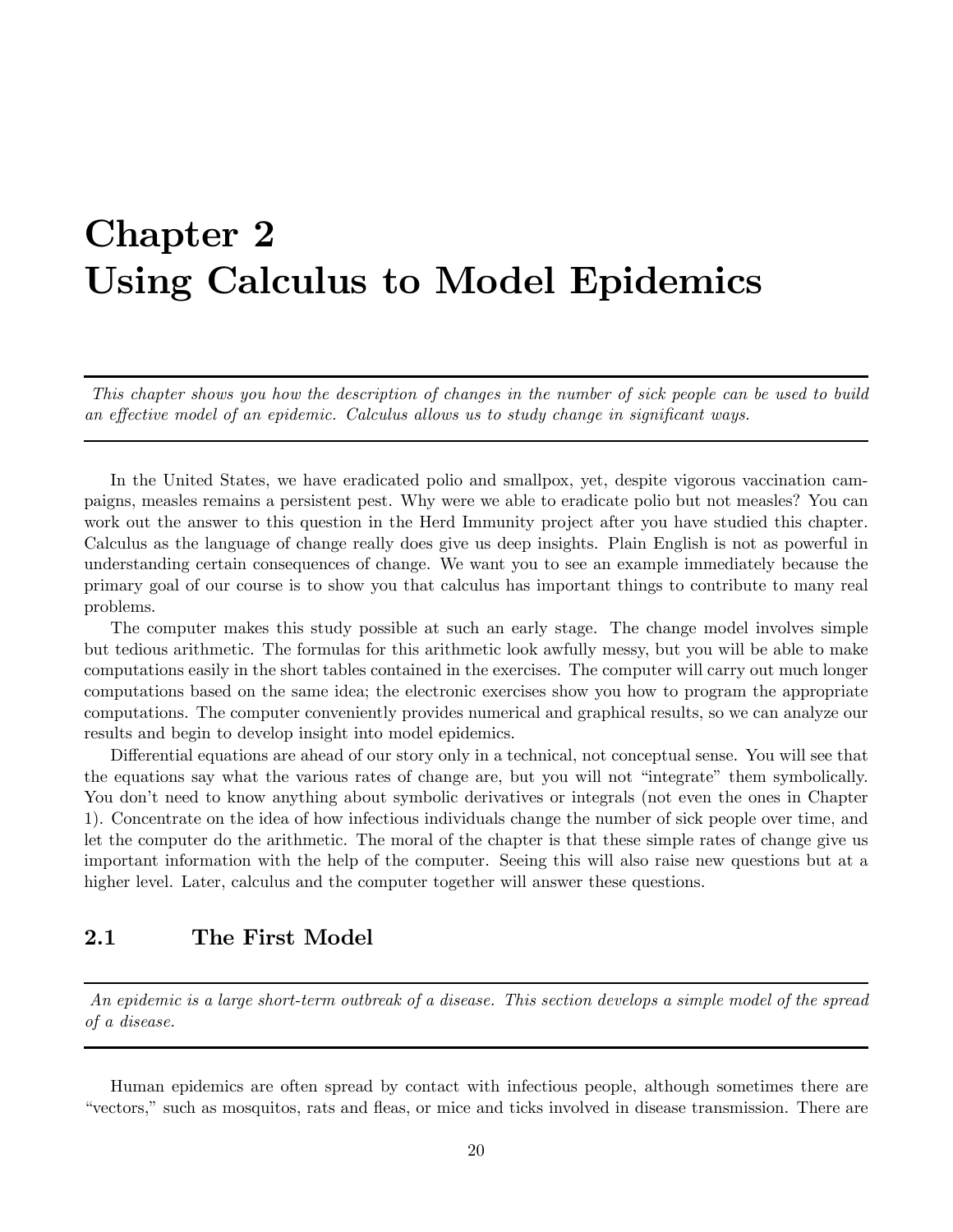many kinds of contagious diseases, such as smallpox, polio, measles, and rubella, that are easily spread through casual contact. Other diseases, such as gonorrhea, require more intimate contact.

Another important difference between the first group of diseases and gonorrhea is that they "conferimmunity" to someone who recovers from it, whereas gonorrhea does not. In other words, once you recover from rubella, you cannot catch it again. This feature offers the possibility of control through vaccination. In this section we will formulate our first model of the spread of a disease such as rubella to which people are susceptible, then infectious, and finally, recovered and immune. (Rubella is commonly called "German" measles.î It is usually mild, but may produce severe birth defects if contracted by a pregnant woman during the first trimester.)

A scientific model is necessarily a simplification. We cannot include contacts between particular individuals or even other diseases of the population, diet, the amount of travel, the weather and other factors that have "small" effects on the spread of the disease, because we would not be able to make computations and predictions with such a complicated model. By identifying the "main" effects, we can formulate a model that is simple enough to use to compute and predict the overall spread of a disease. That is the good news. The bad news is that our model cannot predict specifics, such as when you will contract rubella. Some exercises will ask you to use the model to make predictions, but others will ask you to think about and discuss limitations of the model. The usefulness of a model requires us to make correct scientific judgments about which effects are "small" and which are not. We need to test our models against known data both to measure important parameters and to verify that we have neglected only small effects. Once this is done, we can use the model to make predictions in new situations.

## 2.1.1 Basic Assumptions

We will make the following assumptions in formulating our model:

- 1. **SIR:** All individuals fit into one of the following categories: Susceptible: those who can catch the disease Infectious: those who can spread the disease Removed: those who are immune and cannot spread the disease
- 2. The population is large but fixed in size and confined to a well-defined region. You might imagine the population to be a large university during the semester, when relatively little outside travel takes place.
- 3. The population is well mixed; ideally, everyone comes in contact with the same fraction of people in each category every day. Again, imagine the multitude of contacts a student makes daily at a large university.

When formulating models, it is very important to make your assumptions clear. We have listed them explicitly to help make them clear. The exercises will ask you about the limitations of these assumptions.

The categories of people and the way we have assumed that they move between the categories can be summarized in the graphic "compartments" shown in Figure 2.1.

We want our mathematical model to be able to compute the number of people in each of the compartments at any given time. In mathematical models it is also important to keep a list of variables. Variables are letters that stand for quantities that can change. We must express the main properties of the epidemic in terms of these variables.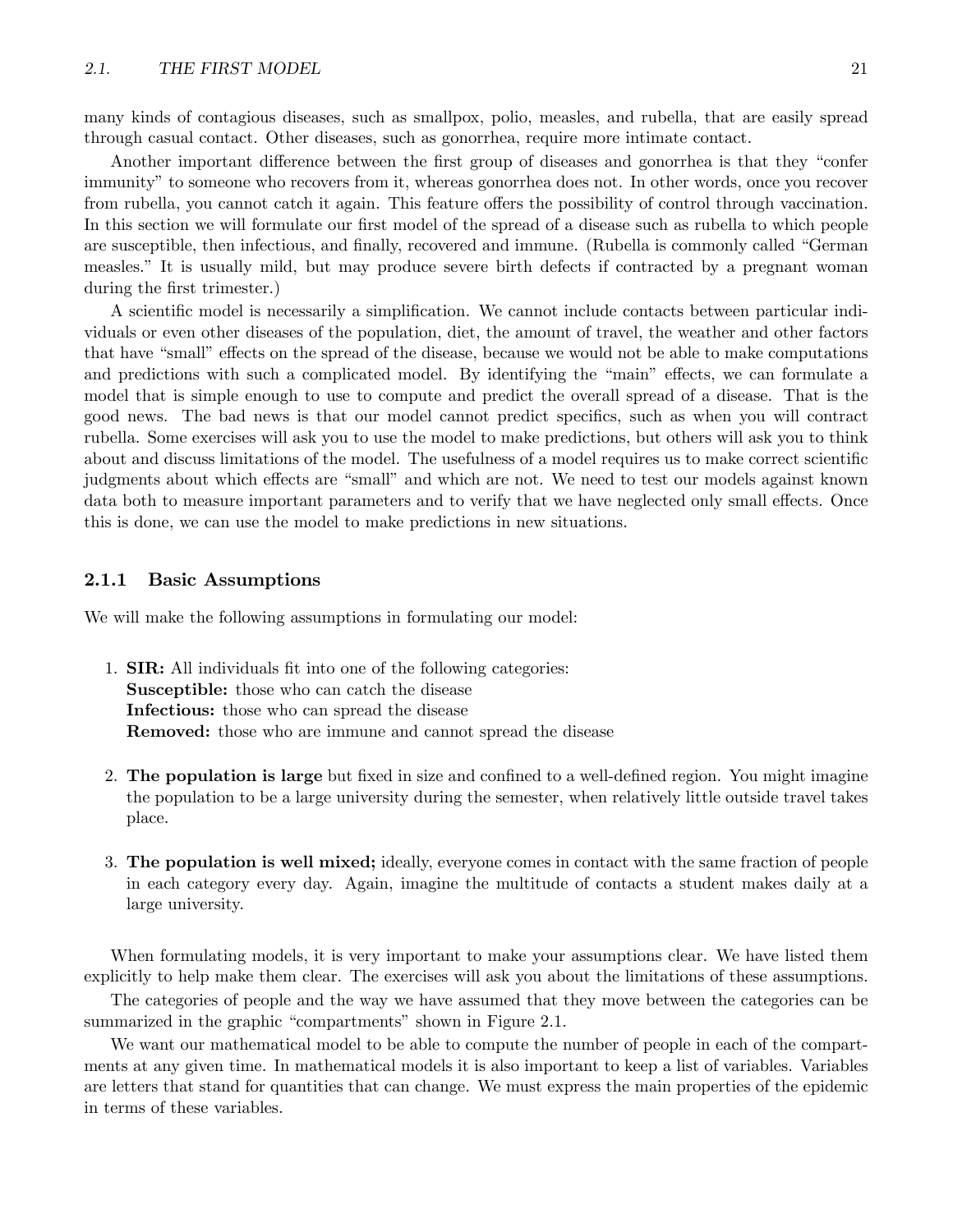



Figure 2.1: Disease Compartments

# 2.1.2 Variables for Model 1

| $\pm$            | $\equiv$ $\equiv$ | the time in days with $t=0$ at the start of observation |
|------------------|-------------------|---------------------------------------------------------|
| - S              | $\equiv$ $\equiv$ | the number of susceptible individuals                   |
| $\top$           | $\equiv$ $\equiv$ | the number of infectious individuals                    |
| $\boldsymbol{R}$ | $\equiv$ $\equiv$ | the number of removed individuals                       |

These variables keep track of the number of individuals in each of the compartments as shown in Figure 2.1. Time t is the independent variable; and  $S$ ,  $I$ , and  $R$  are dependent on time. In other words, they are functions of time, but they are not functions given by explicit formulas like the ones in Chapter 28 on high school review (such as  $y = x^3$ . Even though we will be able to compute  $S = S[t]$ , there is no explicit formula for  $S$  in terms of  $t$ .)

## 2.1.3 Derivation of the Equations of Change

Now we want to add a mathematical description of the way individuals move among the susceptible, infectious, and removed compartments. This will add two parameters to our model, a and b, that are specific to a particular S-I-R disease. Parameters are letters that have a fixed value during the entire problem but can change from one problem to the next. We begin with the simplest change - how one recovers.

A person with rubella is infectious for about 11 days. The infectious compartment will contain people who have had the disease for 1 day, 2 days, and so on up to 11 days. At 12 days an individual moves from the infectious to the removed compartment. Of course, not everyone gets the disease at exactly 8:00 am. Also, as the epidemic spreads, more people may be in the 1 day group than in the 11 day group. Nevertheless, we will assume that the different groups in the infectious compartment are roughly the same size so that we can make a simple statement about recovery: For rubella, the number of people added to the removed compartment tomorrow is  $\frac{1}{11}$ th of the infectious compartment today,

new people in *R*-compartment tomorrow = 
$$
\frac{1}{11}I
$$

A general disease, from which one recovers and gains immunity, has the dayís change in the recovered compartment given by,

new people in R-compartment tomorrow  $= b I$ 

where the parameter b controls how quickly people recover, or  $1/b$  is the number of days one stays in the infectious compartment. For rubella,  $b = 1/11$ .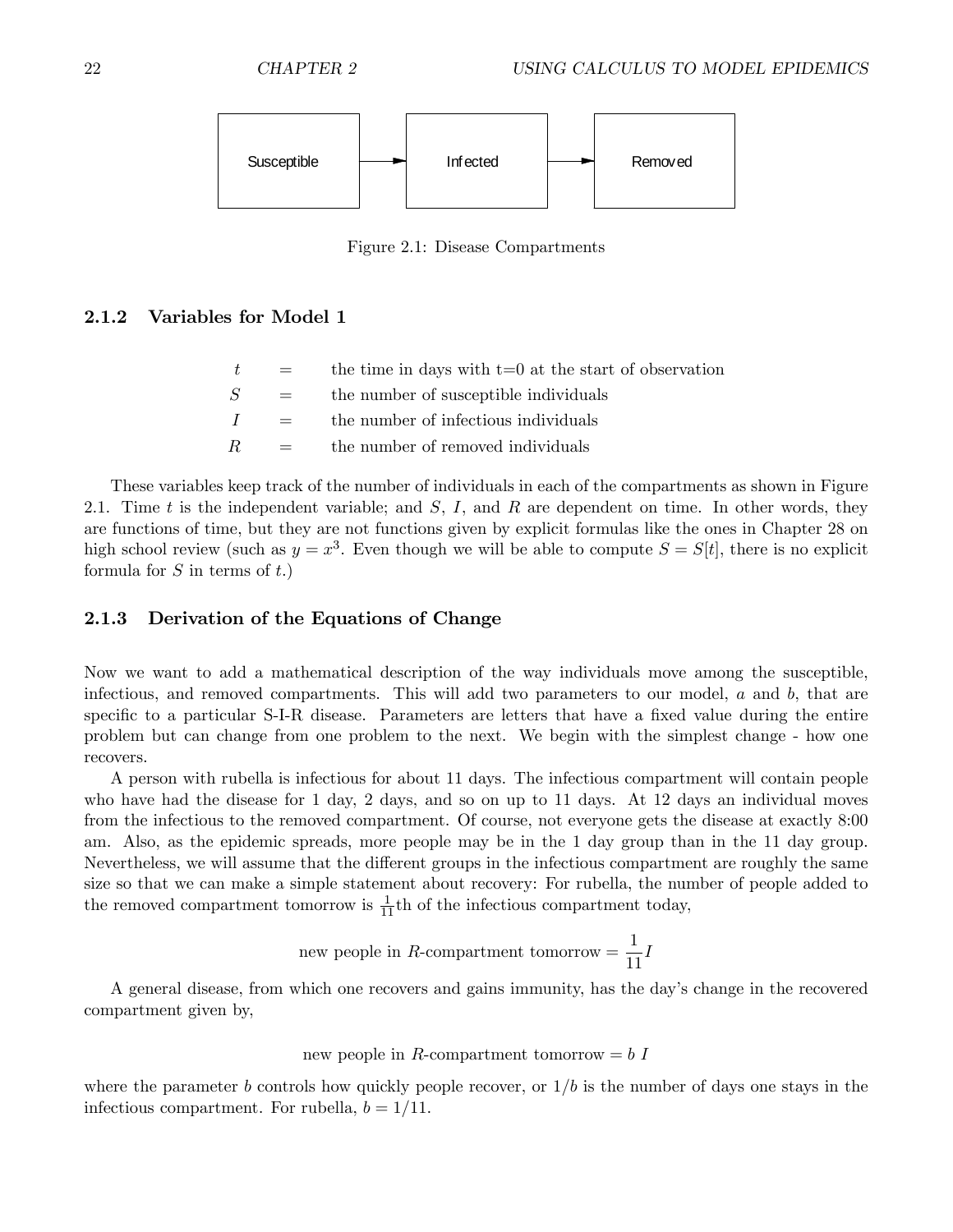Notice that the units of the right side of the above equation for the day's change in  $R$  are "number of people per day.î We will keep careful account of units.

The next change we describe is how one spreads the disease. If you are infectious with rubella and you sit through a whole class next to a person who is susceptible, then you will probably spread the disease to that person. If you sit through class next to an immune person, you will not spread the disease. We are supposing that our population is well mixed, so people contact others from each compartment every day. The disease-causing contacts by a single infectious person is given by the number of "close contacts" made with susceptible people during the period of infectiousness. We will assume that we can find an average number of such contacts for everyone and denote this number by a parameter  $c$ 

 $c =$  the average number of contacts per infective during the whole infectious period

The parameter  $c$  is the average total number of "close" contacts per infective. Some diseases are more contagious than others, so we want a parameter that describes the contagiousness. The parameter  $c$  is a combined measure of the level of mixing in the population and the contagiousness of the disease. The problem is: How do we measure  $c$ ? Later we will show that c can be measured indirectly with the help of calculus.

The number of contacts per infective each day is given by  $a = c \cdot b$ , because b equals  $1/($ the number of days infectious). This means that if  $I$  people are infectious on a particular day,

 $a \cdot I$  = the total number of adequate contacts per day

Only the contacts with susceptible people result in a new case of the disease, so we multiply this total times the fraction of susceptible people. Our final parameter,  $n$ , is the fixed total population. This makes the number of new cases of the disease,

$$
\text{new cases tomorrow} = a \frac{S}{n} I
$$

where

$$
n =
$$
 the fixed size of the population

## 2.1.4 Parameters of the S-I-R Model

| $b =$ | $1/(the average number of days infectious)$                |
|-------|------------------------------------------------------------|
| $c =$ | the average total number of contacts per infectious person |
|       | $a = b \cdot c$ the daily rate of contacts per infective   |
| $n =$ | the total number of people in the population               |
|       |                                                            |

Notice the units of  $a, b$ , and  $c$ :

 $c$  in average number of close contacts per infective 1 1

b in 
$$
\frac{1}{\text{days}}
$$
 or  $\frac{1}{b}$  = number of days infective  
a in number (of adequate contacts)  
number (infectives) × days (infectious)

New cases cause the size of  $S$  to decrease and the size of  $I$  to increase by the same amount. Recoveries cause the size of I to decrease and the size of R to increase by that amount. It is best to write all our equations in terms of increases in the variables  $S, I, R$ . We simply take a "negative increase" to mean a decrease. The variable S has a negative increase  $-a_n^S$  $\frac{S}{n}I$ , the variable R has a positive increase  $bI$ , and I has an input from the susceptible compartment and an output to the removed compartment,  $a_n^S$  $\frac{S}{n}I-bI.$ The direction of change is shown in Figure 2.2.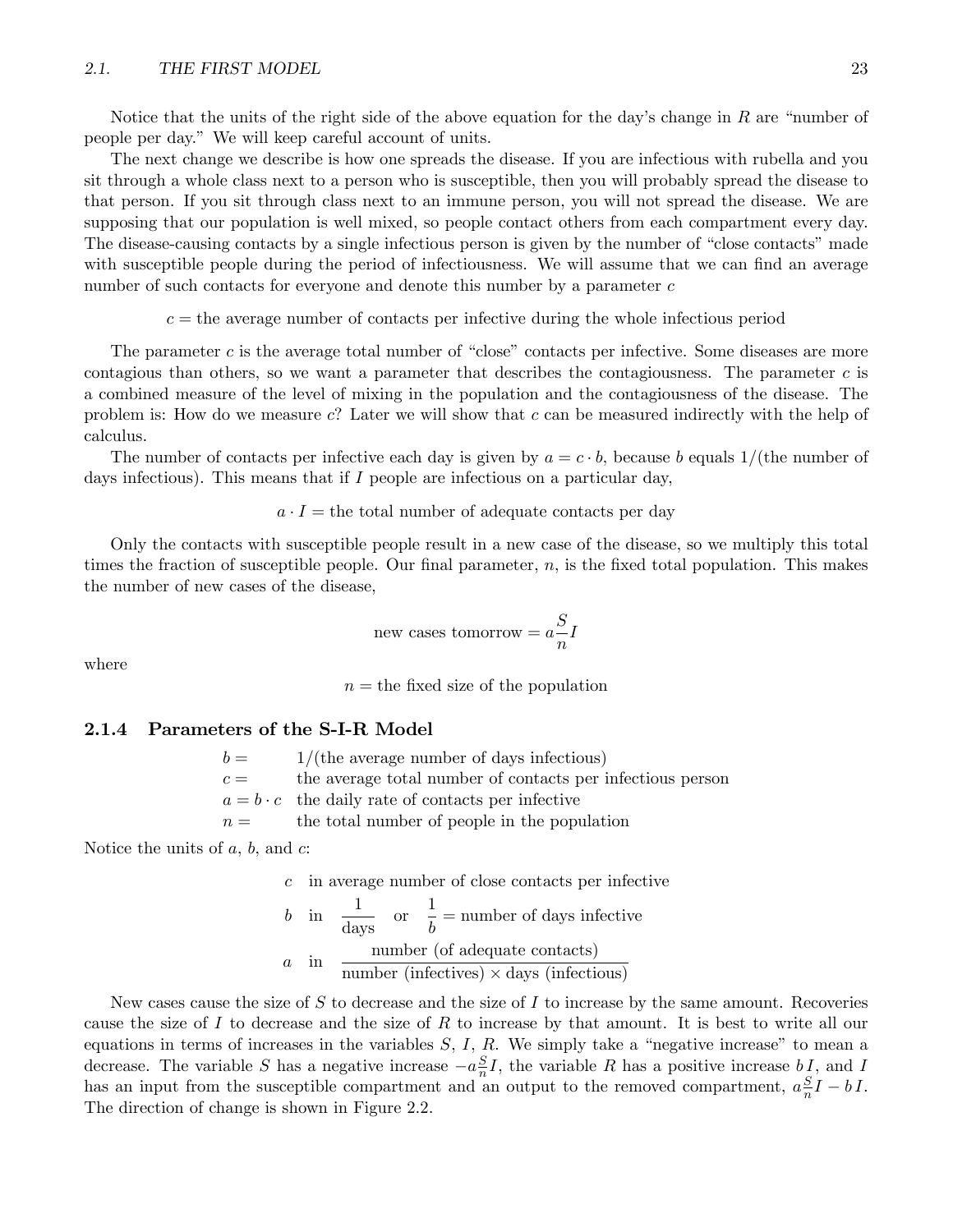

Figure 2.2: Compartments with Parameters

## 2.1.5 The First Equations of Change

tomorrow's increase in  $S = -a \frac{S}{n}$  $\frac{n}{n}$ tomorrow's increase in  $I = a^{\frac{S}{A}}$  $\frac{n}{n}I-bI$ tomorrow's increase in  $R = bI$ 

Mathematical models need to be expressed in terms of variables. The "equations" above are not written in terms of the variables we listed. In fact, the left-hand side is a phrase. The phrase is clear, and we want you to make some computations and think about formulating the equation in terms of the variables.

## Exercise Set 2.1

- 1. Use the daily changes above to compute  $\lambda$  days of a rubella epidemic. You need the specific parameters, a, b, and c.
	- (a) For rubella, we know that  $\frac{1}{b} = 11$  and the average contact number is  $c = 6.8$ . Use these values to compute the parameter a.
	- (b) Suppose a population initially (at  $t = 0$ ) has

| S        | $=$ | 10,000 |
|----------|-----|--------|
| $\prime$ | =   | 1,000  |
| R.       |     | 19,000 |

Use the equations of change above to complete a table showing the first four days of the epidemic.

| S         | 10,000 |  |  |
|-----------|--------|--|--|
|           | 1,000  |  |  |
| ${\bf R}$ | 19,000 |  |  |

Table 2.1: Tabular epidemic

(c) Use your completed table to graph S versus t, I versus t, and R versus t.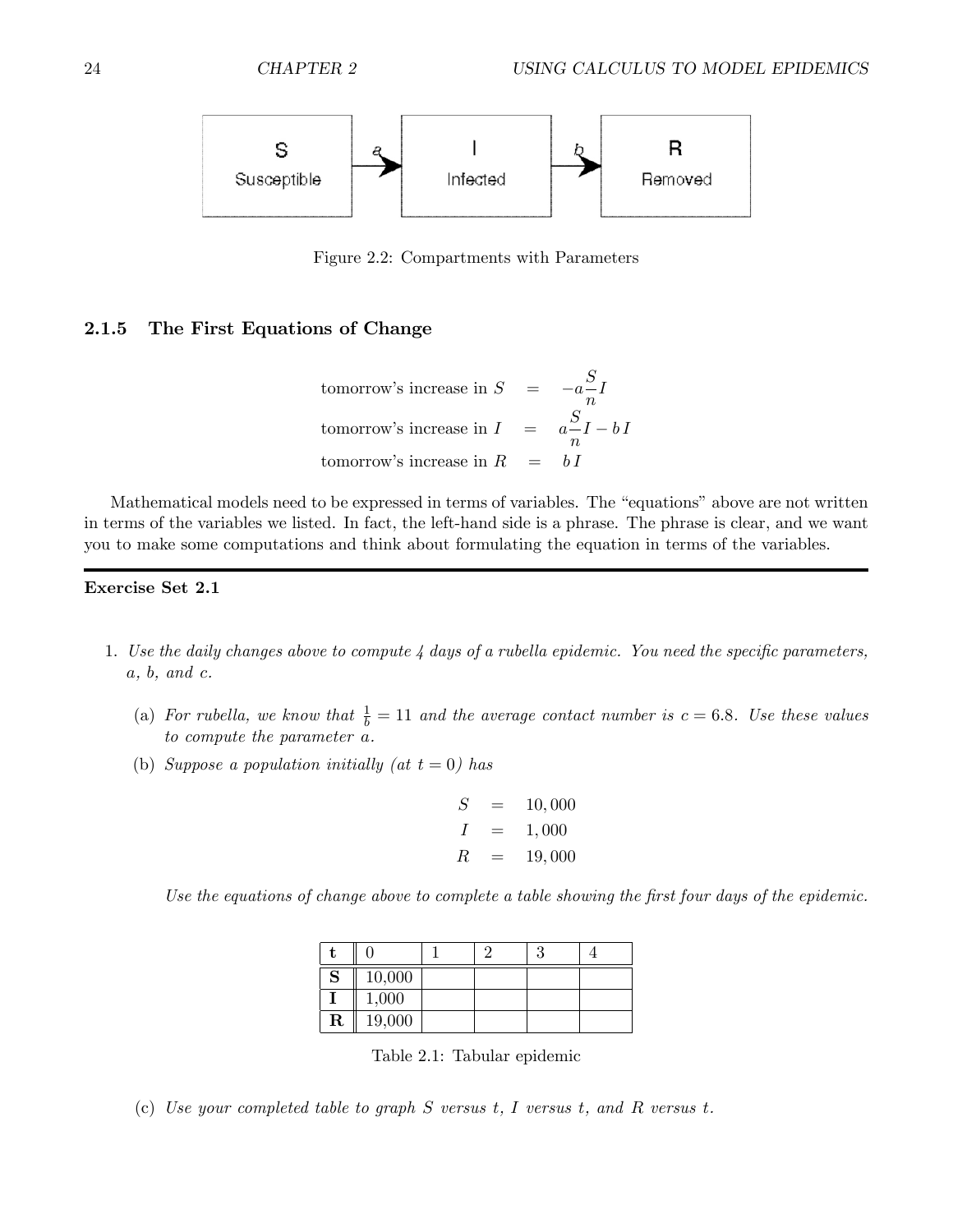The table you have just filled out is one way to record  $S, I$ , and R as function of t. To find I at time 3, you simply look in the I row below the 3 in the  $t$  row. The mathematical notation for a function is

 $S[t], \qquad I[t], \qquad R[t]$ 

The value of  $I[3]$  is recorded in the I row below the 3 column of the t row. You computed  $S[1]$ ,  $I[1]$ , and R[1] from the change equations and the known values  $S[0], I[0],$  and R[0]. Next, you used  $S[1],$  $I[1]$ , and  $R[1]$  to compute  $S[2]$ ,  $I[2]$ ,  $R[2]$ , and so on. This is a recursive calculation: step 3 requires steps 1 and 2.

2. Write formulas for (an unknown)  $S[t + 1]$ ,  $I[t + 1]$ , and  $R[t + 1]$  in terms of a (known)  $S[t]$ ,  $I[t]$ , and R[t]. Write your formulas so that  $S[t+1]$ ,  $I[t+1]$ , and  $R[t+1]$  are on the left-hand side of the equalities and expressions in  $S[t]$ ,  $I[t]$ , and  $R[t]$  are on the right.

The answer to Exercise 2 is our first formal mathematical epidemic model. It allows us to recursively compute the course of an S-I-R epidemic in steps of 1 day.

- 3. The equations of change are not needed to compute all three compartment sizes. If  $S[t]$  and  $I[t]$  are known, express  $R[t]$  in terms of n,  $S[t]$ , and  $I[t]$ . (Hint: What is the total population in terms of these categories?)
- 4. What are the units of the expressions:

a)  $a \cdot I$  b)  $a \cdot I \cdot \frac{S}{n}$  $\frac{S}{n}$  c)  $b \cdot I$ 

What do they each measure?

- 5. Log onto your computer account, and run the program FirstSIR in the Chapter 2 folder. It will help you check the values in your table and learn how to compute with the computer.
- 6. Conjectures

We want you to speculate on the course of different kinds of diseases. Suppose disease  $A^*$  is very virulent; that is, it is very easily spread. Sketch the graph of I versus t for such a disease. Now do the same for disease  $B$ ," which is not so virulent. Suppose both diseases have an infectious period of  $14$  days. What is the value of b for both models of these diseases? How does the parameter a for disease A,  $a_A$  compare to the parameter a for disease B,  $a_B$ ? Later in this chapter, you should compare your speculations with computed results.

7. Which parts of our model are invalid for describing a flu epidemic on our campus that begins just before Thanksgiving break? Is our model valid for a flu epidemic that begins just after Thanksgiving break?

## Problem 2.1.1

Build a model for a disease that confers a period of immunity for a limited time after recovery but for which immunity is lost after this period. What other basic assumptions do you make? Write a detailed explanation.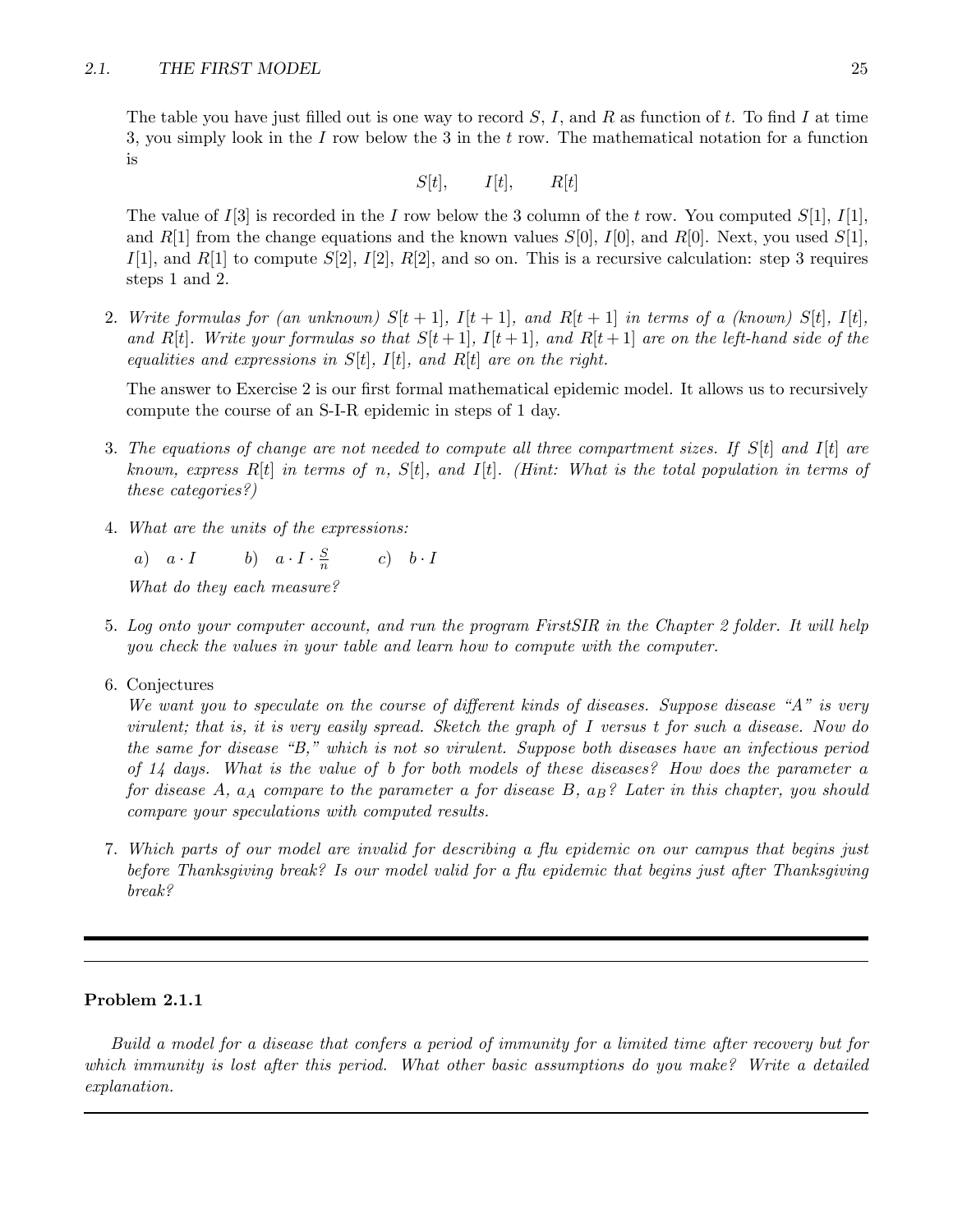# 2.2 Shortening the Time Steps

A whole day of exposure may not be needed to transmit disease, so people may move from the susceptible compartment to the infectious compartment in a shorter period of time. This section adds that feature to our model.

Time units of "days" are natural for rubella because  $b = 1/11$  days comes directly from the period of infection. We want to keep these units. Consider the new infections with daily rate

number of new infectious per day = 
$$
a \frac{S}{n} I
$$

In 12 hours,  $\frac{1}{2}$  day, there will be only half of the day's contacts, so

new infections in 
$$
\frac{1}{2}
$$
 day  $= a\frac{S}{n}I \cdot \frac{1}{2}$ 

In 4 hours, there will be  $4/24 = \frac{1}{6}$ th of the day's contacts, so

new infections in 4 hours = 
$$
a\frac{S}{n}I \cdot \frac{1}{6}
$$

In 1 hour, there will be  $\frac{1}{24}$ th of the day's contacts, so

new infections in 1 hour = 
$$
a \frac{S}{n} I \cdot \frac{1}{24}
$$

In 1 minute, there will be  $1/(24 \times 60) = 1/1440$  th of the day's contacts, so

new infections in 1 minute = 
$$
a\frac{S}{n}I \cdot \frac{1}{1440}
$$

In general in  $\Delta t$  days, the number of new infections will be

new infections in 
$$
\Delta t
$$
 days =  $a \frac{S}{n} I \cdot \Delta t$ 

Notice the units,

$$
\left(a\frac{S}{n}\right) \times \Delta t
$$
 in (successful contacts per day) times (fractional days)  
= successful contacts during the  $\Delta t$  period

If we calculate cases in half-day steps, the new cases are as above and the number of susceptibles in a half day equals the old susceptibles less the new cases,

$$
S\left[\frac{1}{2}\right] = S[0] - \left(a\frac{S[0]}{n}I[0]\right) \cdot \frac{1}{2}
$$

This quantity could then be used to compute  $S[1] = S[1/2]$  new cases during the second half day. We would need to compute the infectious population at time  $= 1/2$  using

$$
I\left[\frac{1}{2}\right] = I[0] + \left(a\frac{S[0]}{n}I[0] - bI[0]\right) \cdot \frac{1}{2}
$$

because  $I(1/2)$  is needed to find the rate of change of S during the next half day. Once this is known,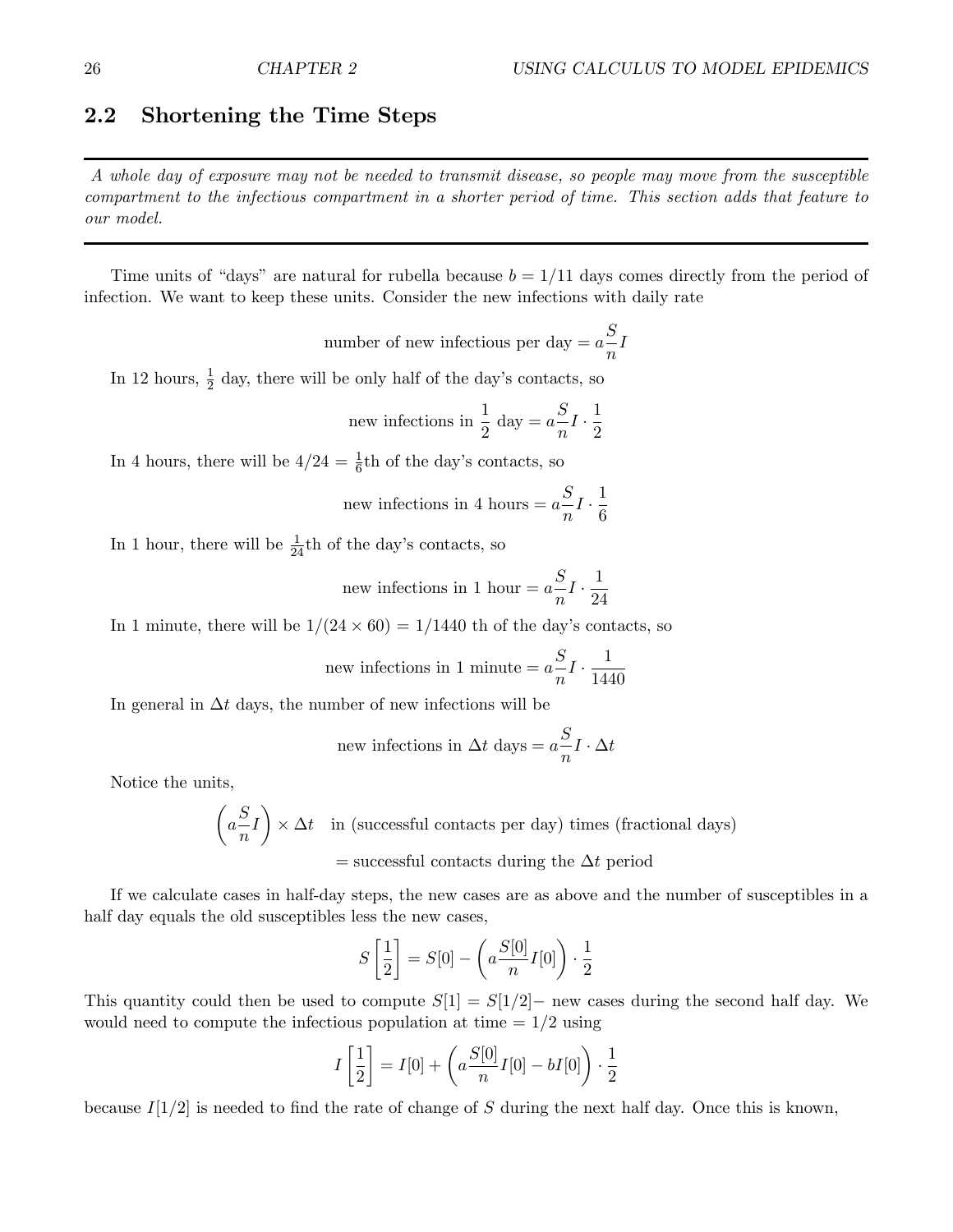$$
S[1] = S\left[\frac{1}{2}\right] - \left(a\frac{S\left[\frac{1}{2}\right]}{n}I\left[\frac{1}{2}\right]\right) \cdot \frac{1}{2}
$$
  
and  

$$
I[1] = I\left[\frac{1}{2}\right] + \left(a\frac{S\left[\frac{1}{2}\right]}{n}I\left[\frac{1}{2}\right] - bI\left[\frac{1}{2}\right]\right) \cdot \frac{1}{2}
$$

This looks more complicated than it really is. All it amounts to is using the present values of S and I to compute the next value. To see why, just complete the table in the next exercise.

## Exercise Set 2.2

1. (a) Complete the table below where  $t=0, \frac{1}{2}$  $\frac{1}{2}$ , 1,  $\frac{3}{2}$  $\frac{3}{2}$ , 2,  $\frac{5}{2}$  $\frac{5}{2}$ , 3,  $\frac{7}{2}$  $\frac{7}{2}$ , 4:

| ⌒<br>◡ | 10,000    |  |  |  |  |
|--------|-----------|--|--|--|--|
|        | .UUU<br>ᅩ |  |  |  |  |
| n.     | 19,000    |  |  |  |  |

Table 2.2: Half-day table

- (b) Graph  $S$ ,  $I$ , and  $R$  vs.  $t$ .
- 2. (a) What does the following quantity measure and in what units?

$$
\left(a\frac{S[0]}{n}I[0]-bI[0]\right)\cdot\frac{1}{2}
$$

(b) Explain why the computation you did to complete the third column of the table in the previous exercise is represented functionally by

$$
S\left[\frac{3}{2}\right] = S[1] - \left(a\frac{S[1]}{n}I[1]\right) \cdot \frac{1}{2}
$$

$$
I\left[\frac{3}{2}\right] = I[1] + \left(a\frac{S[1]}{n}I[1] - bI[1]\right) \cdot \frac{1}{2}
$$

- (c) How many new infections will there be in 1 hour? Write formulas for  $S[t+\frac{1}{24}]$  and  $I[t+\frac{1}{24}]$  in terms of S[t] and I[t], which we assume are known, and where t has one of the values  $t = \frac{k}{24}$ ,  $k = 0, 1, 2, 3, \ldots, 95.$
- (d) How many total computations would you need to do to compute  $S[4]$ ,  $I[4]$ , and  $R[4]$  in one hour steps? (Count all additions and multiplications.  $t = 4$  means  $4$  days.)
- (e) Explain why the general recursive procedure for computation of  $S[t]$  and  $I[t]$  is

Start with 
$$
S[0]
$$
  
 $I[0]$ 

For each successive  $t = \Delta t, 2\Delta t, 3\Delta t, \cdots$ , compute the new function values,

$$
S[t + \Delta t] = S[t] - \left(a\frac{S[t]}{n}I[t]\right) \cdot \Delta t
$$

$$
I[t + \Delta t] = I[t] + \left(a\frac{S[t]}{n}I[t] - bI[t]\right) \cdot \Delta t
$$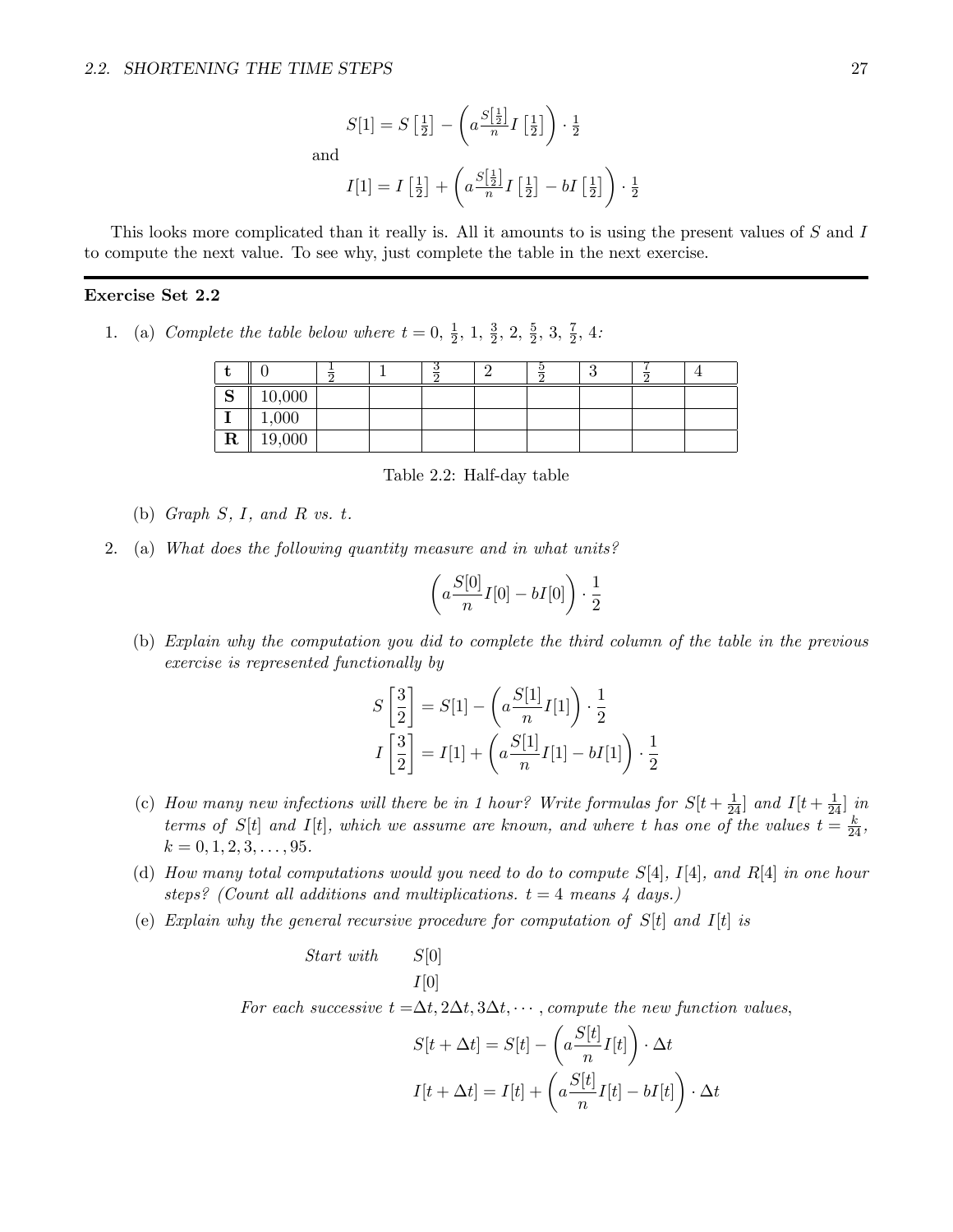The computer does not mind doing all the computations required even to find  $S[400]$ ,  $I[400]$ , and  $R[400]$  in one hour steps. You will use a "Do loop" to write a computer program for this computation.

3. Programming the Recursion

Run the program SecondSIR from the courseware. The program will not only do all the calculations necessary to solve the S-I-R model for small time steps but also will produce graphs of the results. The details are explained (within the program itself) first step by step, and then as a complete computation. First, use SecondSIR to verify your hand computations from Exercise 2.2 above. Second, use SecondSIR to calculate and graph a 3-month rubella epidemic.

# 2.3 The Continuous Variable Model

This section extends our disease model so that time varies continuously.

We will summarize what you should have learned from the text and exercises so far. The summary involves the awfully messy formulas mentioned in the introduction, but these lead to the simpler differential equations and, as you already know, they correspond to much simpler computer statements in **SecondSIR**.

First, it is fairly easy to give formulas for the average daily changes in S, I, and R, such as

tomorrow's increase in  $R = bI$ 

Second, it is easy to use these equations to recursively tabulate the course of an epidemic as you did in the first exercise. Third, the *change* in a function of time such as  $S[t]$  as time changes from t to  $t + \Delta t$  is given by the difference

$$
S[t + \Delta t] - S[t]
$$

A general form of the solution to Exercise 2

$$
S[t + \Delta t] = S[t] - \left(a\frac{S[t]}{n}I[t]\right)\Delta t
$$

$$
I[t + \Delta t] = I[t] + \left(a\frac{S[t]}{n}I[t] - bI[t]\right)\Delta t
$$

for  $t = 0, \Delta t, 2\Delta t, 3\Delta t, \ldots, k\Delta t, \ldots$  may be written in the form

$$
\frac{S[t + \Delta t] - S[t]}{\Delta t} = -a \frac{S[t]}{n} I[t]
$$
  

$$
\frac{I[t + \Delta t] - I[t]}{\Delta t} = a \frac{S[t]}{n} I[t] - b I[t]
$$

so both sides of the equations are rates of change. (Compute  $R[t] = n - S[t] - I[t]$ .) The first form is most useful in computing and looks simpler in **SecondSIR**. The second form is written as a rate of change in units of numbers of people per day,

$$
\frac{S[t + \Delta t] - S[t]}{\Delta t}
$$
 in numbers/day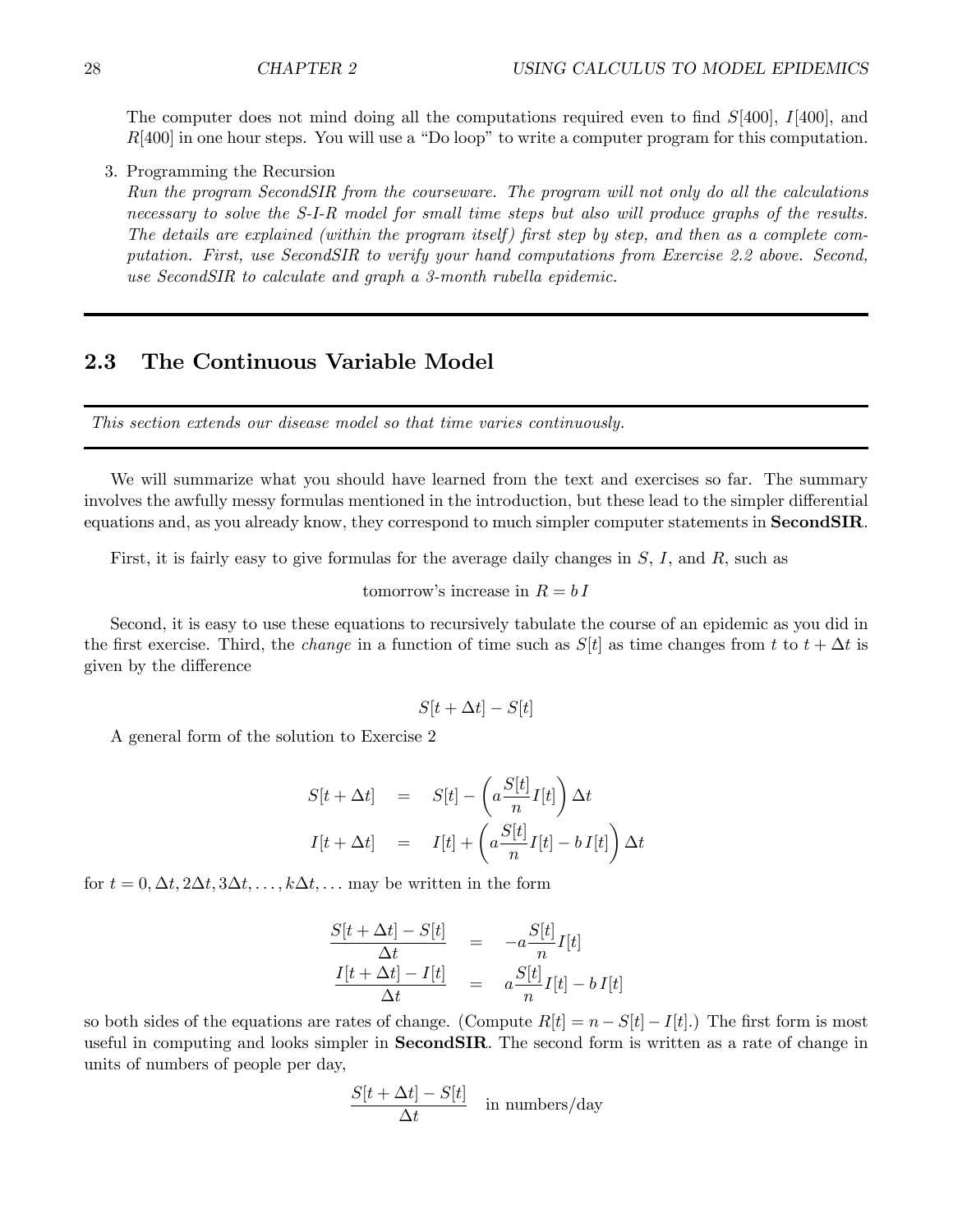## 2.3. THE CONTINUOUS VARIABLE MODEL 29

Recall that we verified that the units of the right-hand sides are numbers per day.

The time step  $\Delta t$  (or difference in time, abbreviated by Greek capital delta-t) is arbitrary, so it is not difficult to imagine t and  $\Delta t$  taking arbitrary continuous real values. We also want to let our basic variables take continuous real values so that we can formulate a calculus model.

#### 2.3.1 The Continuous S-I-R Variables

For our continuous epidemic model, we choose

- $t =$  time measured in days continuously from  $t = 0$  at the start of the epidemic
- $s =$  the fraction of the population that is susceptible  $= \frac{S}{n}$  $\overline{n}$
- $i =$  the fraction of the population that is infectious  $=$   $\frac{1}{n}$
- $r =$  the fraction of the population that is removed  $= \frac{R}{r}$ n

where n is the (fixed) size of the total population. Dividing both sides of our previous equations by n, we obtain  $\sim$  for  $\sim$ 

$$
\left(\frac{S[t+\Delta t]}{n} - \frac{S[t]}{n}\right)\frac{1}{\Delta t} = -a\frac{S[t]}{n}\frac{I[t]}{n}, \text{ etc.},
$$

so that, in terms of the fraction variables, we obtain rate equations

$$
\begin{array}{rcl}\n\frac{\Delta s}{\Delta t} & = & \frac{s[t+\Delta t]-s[t]}{\Delta t} & = & -a \, s[t] \, i[t] \\
\frac{\Delta i}{\Delta t} & = & \frac{i[t+\Delta t]-i[t]}{\Delta t} & = & a \, s[t] \, i[t] - b \, i[t]\n\end{array}
$$

where  $\Delta s = s[t+\Delta t]-s[t]$  and  $\Delta i = i[t+\Delta t]-i[t]$  represent the differences in the susceptible and infectious fractions corresponding to the change in time  $\Delta t$ . (We can compute  $r[t] = 1 - s[t] - i[t]$ .) Briefly, this is the expression

$$
\begin{array}{rcl}\n\frac{\Delta s}{\Delta t} & = & -a s i \\
\frac{\Delta i}{\Delta t} & = & a s i - b i\n\end{array}
$$

Both sides of the above equations are average rates of change from time t to time  $t + \Delta t$ .

In calculus, the limit of the rate of change of a continuous function as the time step tends to zero is called the derivative,

$$
\frac{ds}{dt} = \lim_{\Delta t \to 0} \frac{\Delta s}{\Delta t} = \lim_{\Delta t \to 0} \frac{s[t + \Delta t] - s[t]}{\Delta t}
$$

$$
\frac{di}{dt} = \lim_{\Delta t \to 0} \frac{\Delta i}{\Delta t} = \lim_{\Delta t \to 0} \frac{i[t + \Delta t] - i[t]}{\Delta t}
$$

Since the right-hand sides of the above rate equations do not depend on  $\Delta t$ , we can interpret the limiting equations as the system of S-I-R differential equations.

#### 2.3.2 S-I-R Differential Equations

$$
\begin{array}{rcl}\n\frac{ds}{dt} & = & -a s i \\
\frac{di}{dt} & = & a s i - b i\n\end{array}
$$
\n(S-I-R DE's)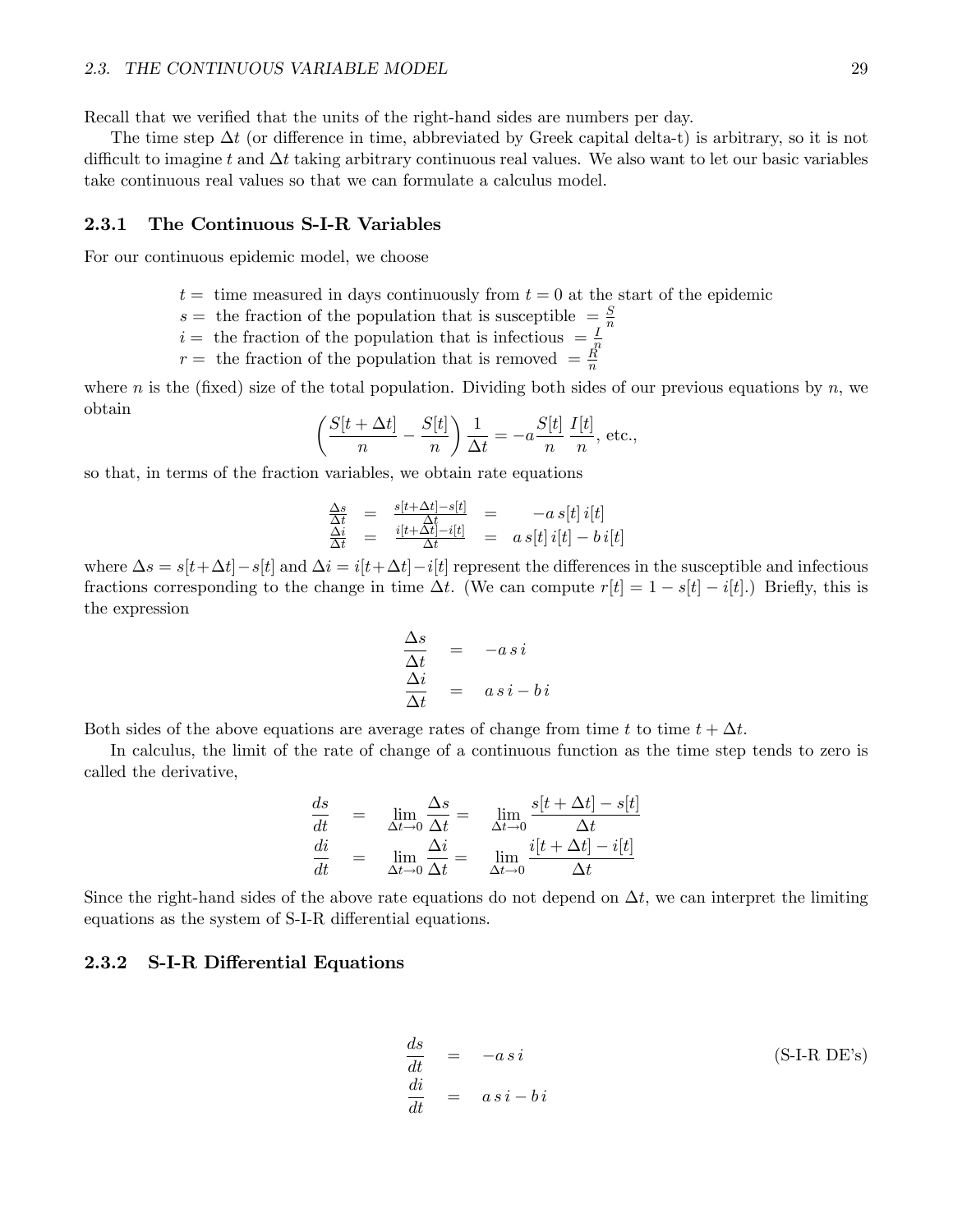Methods of calculus will let us compute interesting things about this continuous model, but for now we know that if we let  $\Delta t$  be "small," then we can find s[t] and i[t] in recursive steps of  $\Delta t$  by specifying a, b, s[0], i[0] and using a computer program like **SecondSIR** corresponding to the formulas

$$
s[t + \Delta t] = s[t] - (a s[t] i[t]) \Delta t
$$
  

$$
i[t + \Delta t] = i[t] + (a s[t] i[t] - b i[t]) \Delta t
$$

The discrete recursive form is closer to the "differential" form of the equations

$$
ds = -a s i dt
$$
  

$$
di = (a s i - b i) dt
$$

where

$$
ds \approx s[t + \Delta t] - s[t] = -a s[t] i[t] \Delta t
$$
  

$$
di \approx i[t + \Delta t] - i[t] = (a s[t] i[t] - b i[t]) \Delta t
$$

The interpretation of the approximation or "limit" is more difficult for the differential form of the equations, because both sides tend to zero as  $\Delta t$  tends to zero. Actually, the functions  $s|t|$  and  $i|t|$  computed with the recursive formulas depend on the step size,  $\Delta t$ . You already may have seen that this process "converges" when you worked with **SecondSIR**. This convergence is called "Euler's Method" of approximate solution of differential equations. It is an important "limit" based on a very simple idea and will be a recurring theme in this course.

## Exercise Set 2.3

- 1. What is the meaning of fractional values of S, I, and R in Exercise 2.1.5 of Section 2.1? Are the fractional variables s, i, and r meaningful in a small population?
- 2. The total population is part of a model with S, I, and R, but not with s, i, and r. Explain how we might use the history of a rubella epidemic with one size population to make predictions about a new and different size one.
- 3. Convergence and a Fast Solver Are the recursive formulas for  $s[t + \Delta t]$  exact solutions to the S-I-R differential equations? Run the ThirdSIR program and compare solutions with step sizes of  $1, \frac{1}{2}$  $\frac{1}{2}, \frac{1}{4}$  $\frac{1}{4}, \frac{1}{8}$  $\frac{1}{8}$  over the time interval  $0 \le t \le 4$ .

The point of Euler's method is that you can start at a value and move a little in the direction of change given by a differential equation to find a nearby value. Once a new value is known, you can repeat the process with the known value. If the steps are small enough, this is approximates the solution. Try this in the next exercise, and remember that you need only a rough sketch, rather than high numerical accuracy.

4. The Geometry of Euler's Method Let x and y be real variables. You are given that when  $x = 0$ , then  $y = 1$ ,

 $y[0] = 1$  and that y changes with respect to x by the rule  $\frac{dy}{dx} = -y$ 

Sketch the graph of  $y = y[x]$  by graphically using Euler's Method.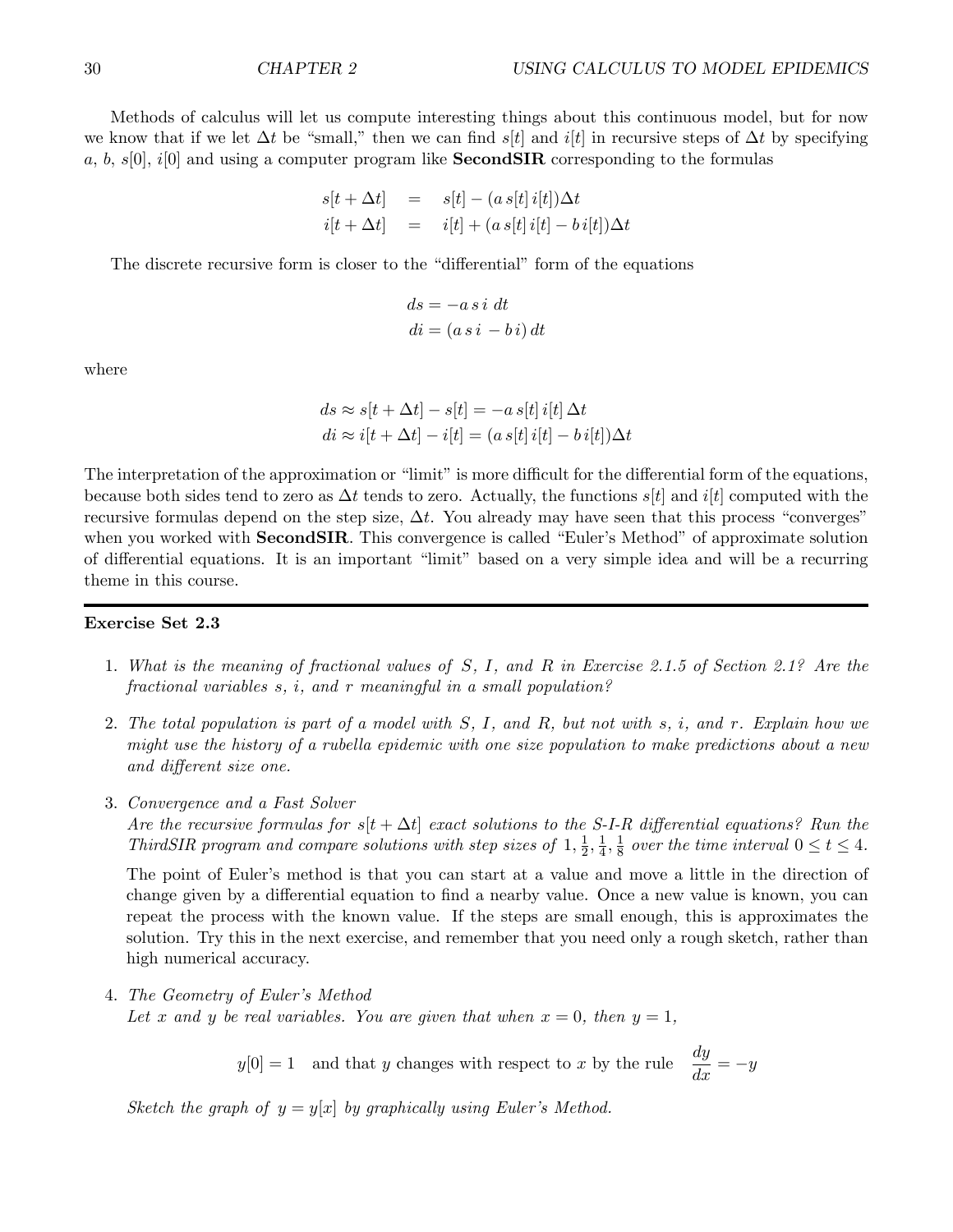HINTS: What is the slope of the graph at  $(x, y) = (0, 1)$ ? What value of y do you get if you move along a graph of slope  $-1$  for 0.1 x-units? What is the slope of the graph if you are at the point  $(x, y) = (0.1, 0.9)$ ? What is the slope of the graph at a point  $(x, y) = (2, 0.2)$ ? What is the slope of the graph at a point  $(x, y) = (?, 0.0)$ ?

Now we are ready to start using the model we have developed.

#### Problem 2.3.1 DIFFERENCES IN PARAMETERS

Run the program **SIRsolver** from the courseware for the following cases of the parameters b and c.

- 1. A rubella epidemic, where  $1/b = 11$ ,  $c = 6.8$  and  $a = b \cdot c$ .
- 2. Measles, with a very high contact number  $c = 15$  and  $b = 1/8$ .
- 3. Influenza, with a low contact number of  $c = 1.4$  and  $b = 1/3$ .

The most important part of this problem is to analyze your results. What are the main differences among these three diseases? Which one is highly contagious, which is moderate and which is least contagious? Which one allows a larger portion of the population to escape infection? How many escape in each case? Write your summary analysis of the comparison among these diseases in a few brief paragraphs. (You may use a text cell in your copy of the program.)

If you made some conjectures in Exercise 6, test them by running this program with the appropriate parameters.

# 2.4 Analysis of Change

Now that we have a mathematically simple way to describe change in an epidemic and an effective way to experiment with our model using the computer, we want to return to some scientific questions about epidemics.

The point of our work so far in this chapter is this:

If we know initial values and instantaneous rates of change,  $s[0] = s_0$   $\frac{ds}{dt} = -a s i$  $i[0] = i_0$   $\frac{di}{dt} = a s i - b i$ then the computer program **SIRsolver** can give us the functions  $(s[t], i[t])$ satisfying these two properties.

The computer solution can be used either numerically or graphically, but the functions  $s[t]$  and  $i[t]$ cannot be expressed as formulas (like high school functions such as  $y = x^3$ ); we can only compute them by hand recursively (as in Exercise 2.2). (Explicit formulas are also important, and we will study their calculus later.) We want you to use the graphed computer solution together with the description of change given by the differential equations to analyse when an epidemic is increasing or declining (see Problem  $2.4.1$ .)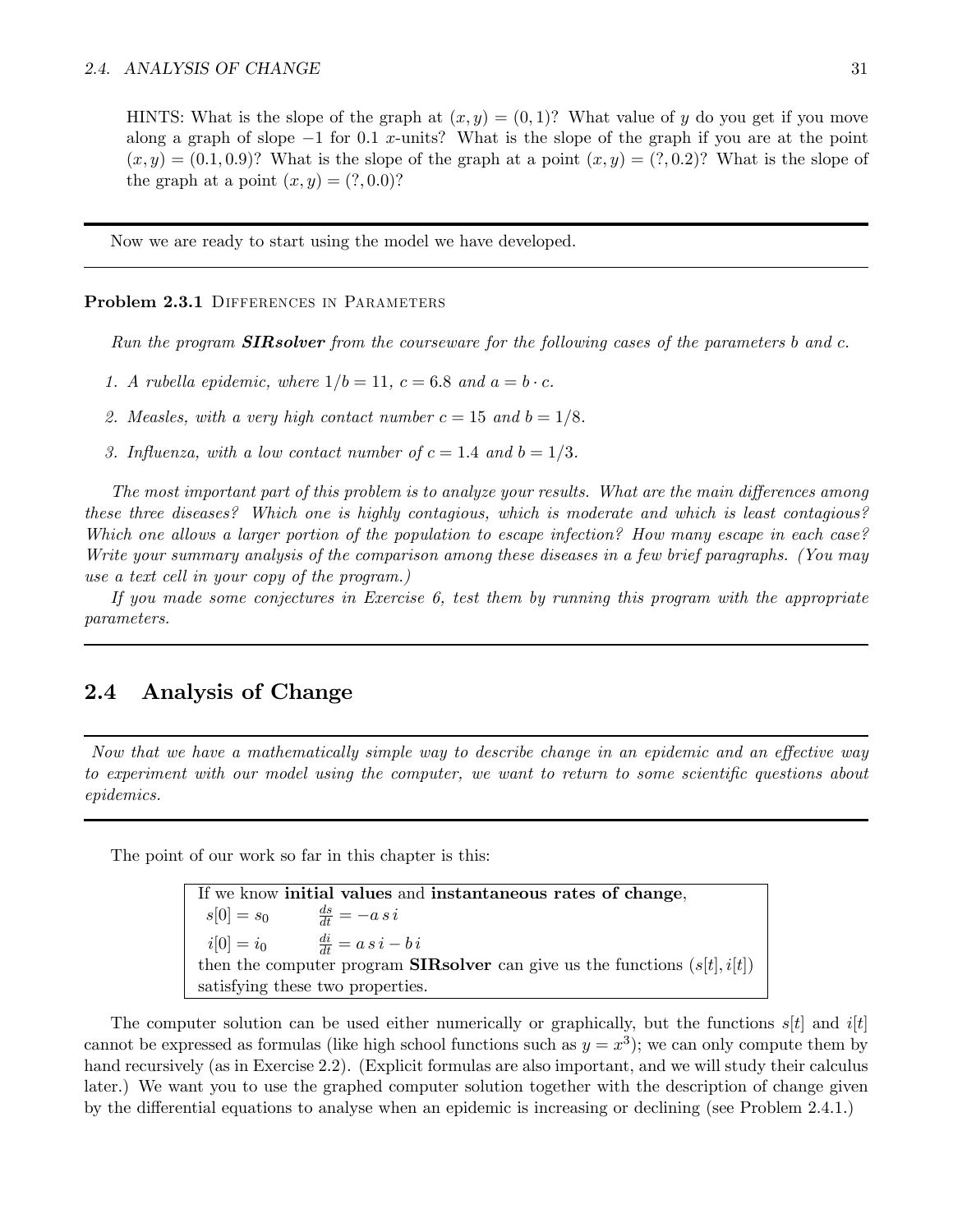Recall from Chapter 1 that  $\frac{di}{dt} = \lim_{\Delta t \to 0} \frac{i[t+\Delta t] - i[t]}{\Delta t}$  represents the slope of the graph of i vs. t (although we used x and y there). This is because  $i[t + \Delta t] - i[t]$  is the change in i during the time interval from t to  $t + \Delta t$ . If the slope is positive, the graph is rising, or i is increasing as t increases. Since the change law is  $\frac{di}{dt} = a s i - b i$ , this means that i is increasing when  $a s i - b i$  is positive. The combination of graphics and this formula is a powerful tool.

#### Problem 2.4.1 EXPANDING AND DECLINING EPIDEMICS

We say an epidemic is expanding as long as the fraction of infectious people increases. It is declining when i decreases. See Figure 2.3 for the typical appearance of the graph of i vs. t in an epidemic. Where is i increasing on the graph? Where is it decreasing? When are the most people sick at one time? How many are sick at the maximum? At the point where i changes from increasing to decreasing, what can you say about the time rate of change of i, that is, the quantity  $\frac{di}{dt}$ ? How is this related to the size of s, a, and b? (Hint: What is the formula for  $\frac{di}{dt}$ ?)



Figure 2.3: Infected vs. Time

# 2.5 Long-Term Change

Will anyone escape infection in our epidemic?

If some people never get sick, then as t grows larger and larger,  $s[t]$  will NOT get closer and closer to zero, but rather will stay above the fraction of the population that does not get sick. This is because we are studying an S-I-R disease from which you can never become susceptible once you are infected.

Since  $s[t]$  can only decrease, mathematically, we are asking if

$$
\lim_{t \to \infty} s[t] = 0 \qquad \text{or} \qquad \lim_{t \to \infty} s[t] > 0
$$

The limit as t tends toward infinity simply means the s[t] approaches a value as t gets larger and larger. We denote this limiting value by

$$
s[\infty] = \lim_{t \to \infty} s[t]
$$

This is a difficult limit to compute analytically (see Exercise 3), but it turns out to be a key to a complete understanding of the S-I-R model.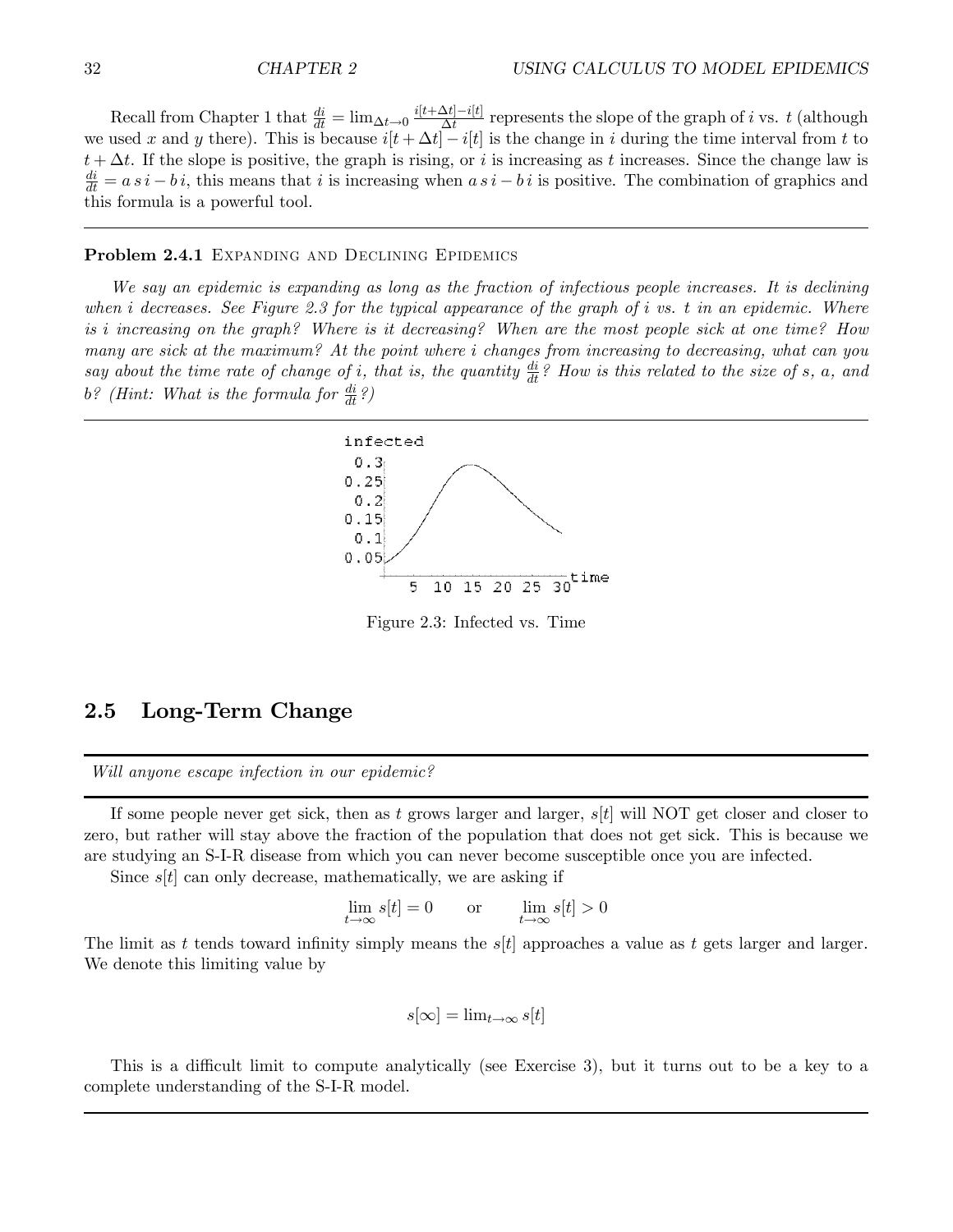#### Problem 2.5.1 How MANY ESCAPE?

1) As an epidemic fades out, the fraction of infectious people tends to zero,

$$
\lim_{t \to \infty} i[t] = 0
$$

Why is this correct? Can you give scientific reasons, if not mathematical ones? Verify that our model of rubella predicts this by running the **SIRsolver** program to large values of  $t$ .

2) Does the susceptible fraction tend to zero as an epidemic runs its course,

$$
s[\infty] = \lim_{t \to \infty} s[t] = 0?
$$

What sorts of intuitive arguments can you make pro or con? Run the **SIRsolver** program for large values of time and estimate  $s[\infty]$  from the computer solution. (The graph of  $s[t]$  for a 4 month rubella epidemic is shown in the Figure 2.4. Does  $s[t] \rightarrow 0$  on that graph?)



Figure 2.4: Four months of rubella

## **Problem 2.5.2** LIMITING SUSCEPTIBLES BY DISEASE

Experiment with  $\lim_{t\to\infty} s[t]$  for rubella, measles, and influenza using the **SIRsolver** program. The necessary parameters, c and b, are given in Problem 2.3.1 above. The long-term graphs raise many questions such as, "How long does the epidemic last?" "Is there a formula for  $s[\infty]$ ?" These are very difficult questions, but the computer will give you practical answers, if not formulas. Write a summary of your experiments on how  $s[\infty]$  depends on c, b, and  $s[0]$ ?

## 2.6 Calculus and the S-I-R Invariant

Calculus gives us a key insight into the epidemic model by finding an "invariant formula." This formula gives us a way to measure the contact parameter c.

Up to this point, you should have followed all the mathematical derivations by working the exercises. With the help of the computer, you could even answer questions like

Does 
$$
\lim_{t \to \infty} s[t]
$$
 equal zero?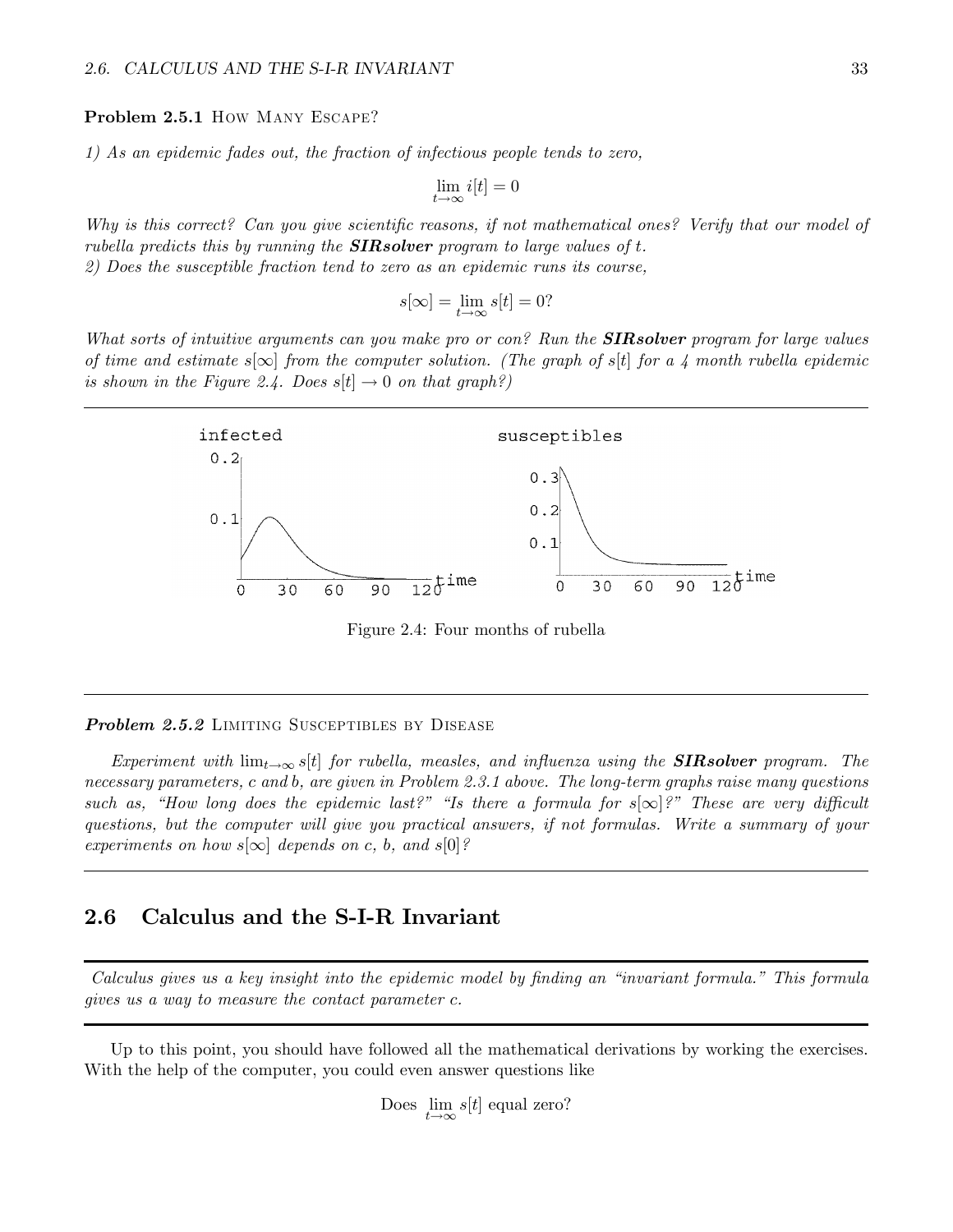At least approximately.

You might wonder, "Why bother with calculus if you have a computer?" The answer is that you can do more powerful calculations with both calculus and the computer than you can do with either one separately. We want to show you one example of calculus combined with computing, but we do NOT expect you to follow the details of the integral derivation at the end of this section. The derivation shows how explicit of high school functions ARE helpful, despite the fact that  $s[t]$  cannot be given by a high school formula.

The derivation at the end of the section uses calculus to show that the S-I-R differential equations

$$
\begin{array}{rcl}\n\frac{ds}{dt} & = & -a s i \\
\frac{di}{dt} & = & a s i - b i\n\end{array}
$$

imply that

$$
i + s - \frac{1}{c} \text{Log}[s] = k
$$
, for the same constant k and all t

In other words, the combined quantity  $i[t] + s[t] - \frac{1}{c}$  $\frac{1}{c}$  Log[s[t]] always has the same constant value, no matter what time  $t$  we take. (This is an example of a "first order invariant," something like the energy in physics.) This is the key to measuring the parameter  $c$  in the model. (If we could not measure  $c$  by some experiment, the model would only be "descriptive" or have a "fudge factor.")

#### Example 2.6.1 Calculus Measures the Contact Number

The invariant (in time) equation for s and i can be used to measure c from epidemic data. We have

$$
s[\infty] - \frac{1}{c} \log [s[\infty]] = i[0] + s[0] - \frac{1}{c} \log [s[0]]
$$

since  $i|\infty|=0$  and both sides equal the same constant k. At the start of an epidemic,  $i|0|$  is small, so

$$
s[\infty] - \frac{1}{c} \operatorname{Log} \left[ s[\infty] \right] \approx s[0] - \frac{1}{c} \operatorname{Log} \left[ s[0] \right]
$$

and therefore approximately,

$$
s[\infty] - s[0] = \frac{1}{c} \left( \text{Log} \left[ s[\infty] \right] - \text{Log} \left[ s[0] \right] \right)
$$

so

$$
c \approx \frac{\text{Log}[s[\infty]] - \text{Log}[s[0]]}{s[\infty] - s[0]}
$$

By measuring the susceptible fraction at the beginning and the end of an epidemic, we can compute c and then we can find a from the computation  $a = bc$ . Calculus gave us the exact invariant equation that s and i satisfy at all times. No substitute in recursive computer computations provides this equation. However, once we have this information from calculus, the computer again adds to our knowledge.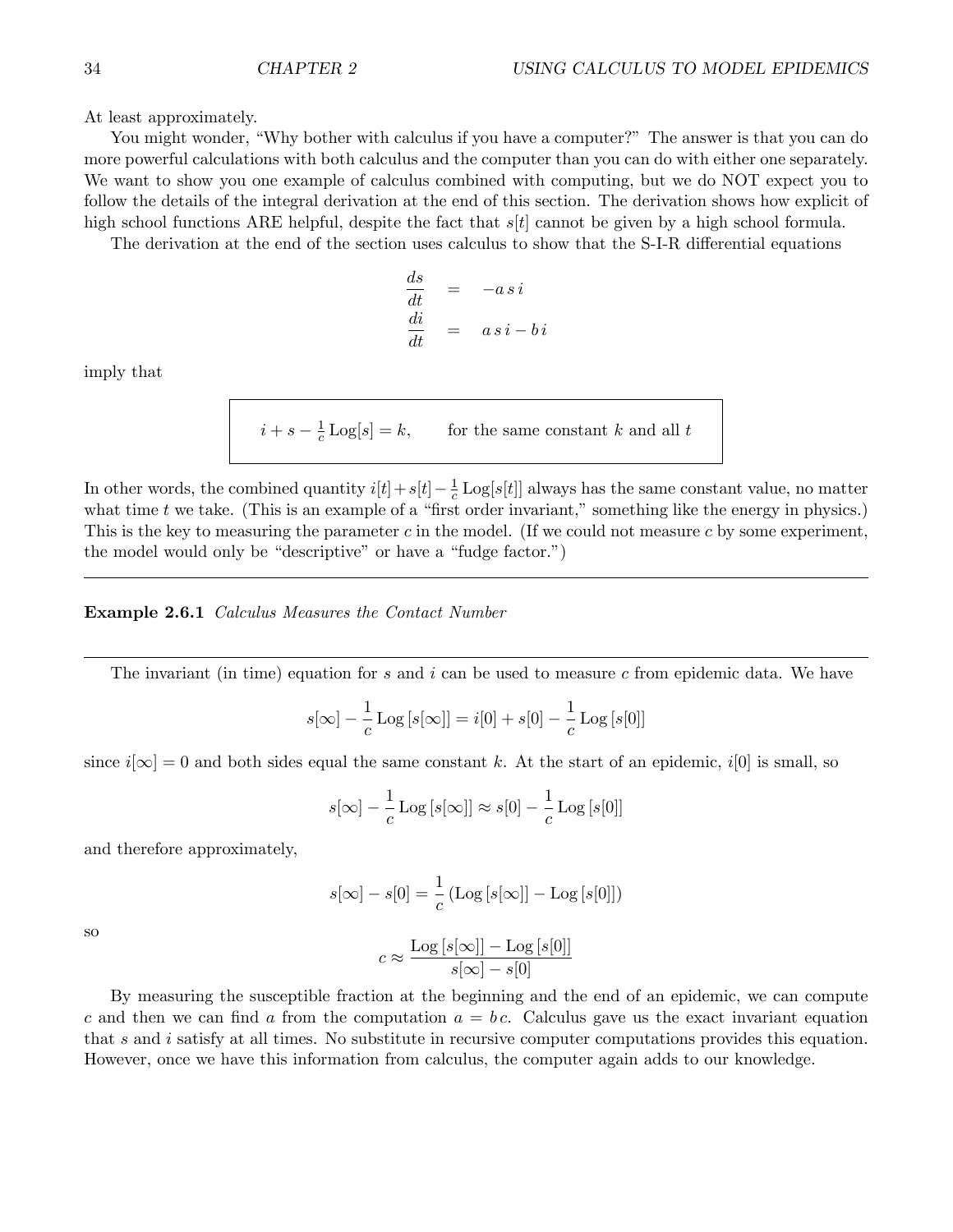#### Example 2.6.2 How Calculus Finds the Time-Invariant Equation (Optional)

Without justifying why this works, we compute the ratio

$$
\left(\frac{di}{dt}\right) \bigg/ \left(\frac{ds}{dt}\right) = \frac{a\,s\,i - bi}{-a\,s\,i}
$$

cancel dt, and do some algebra

$$
\frac{di}{ds} = \frac{b}{a} \frac{1}{s} - 1 = \frac{1}{cs} - 1
$$

$$
di = \frac{1}{c} \frac{1}{s} ds - 1 ds
$$

We will learn later that if  $y = s + k$  for any constant, then  $\frac{dy}{ds} = 1$  and that if  $\frac{dg}{ds} = \frac{1}{c}$  $\frac{1}{c} \cdot \frac{1}{s}$  $\frac{1}{s}$  for a constant c, then  $g = \frac{1}{c}$  $\frac{1}{c}$  Log[s], the natural logarithm. These facts of calculus say that the indefinite integrals are as follows:

$$
\int di = \frac{1}{c} \int \frac{1}{s} ds - \int ds
$$

$$
i = \frac{1}{c} \log[s] - s + k
$$

for some constant k. This is the computation of the important time invariant equation for the epidemic model in five short steps.

## Exercise Set 2.6

1. Math Nerd Fever

At the beginning of the semester last year, 96% of the students were not interested in calculus, but word of this chapter spread around campus infecting the population with a mythical disease Math Nerd Fever. Victims of the disease find that they become interested in calculus - and stay that way, though they only are successful in spreading the infection for a brief period when they are first excited about the chapter. At the end of the last academic year,  $44\%$  of the population was interested in calculus. What is the contact number for Math Nerd Fever? On the average, how many new math nerds does each infected student create?

- 2. Suppose we measure a and b in a college population for a new strain of flu. What limitations would there be in using these parameters in predicting an epidemic in a nursing home?
- 3. Computation of  $\lim_{t\to\infty} s[t]$ 
	- (a) In the rubella epidemic with  $c = 6.8$ ,  $s[0] = 1/3$ ,  $i[0] = 1/30$ , find k.
	- (b) We know from the previous section that i[t] tends to zero as t tends to infinity, so the limiting susceptible fraction also satisfies

$$
0 + s[\infty] - \frac{1}{c} \text{Log}[s[\infty]] = k
$$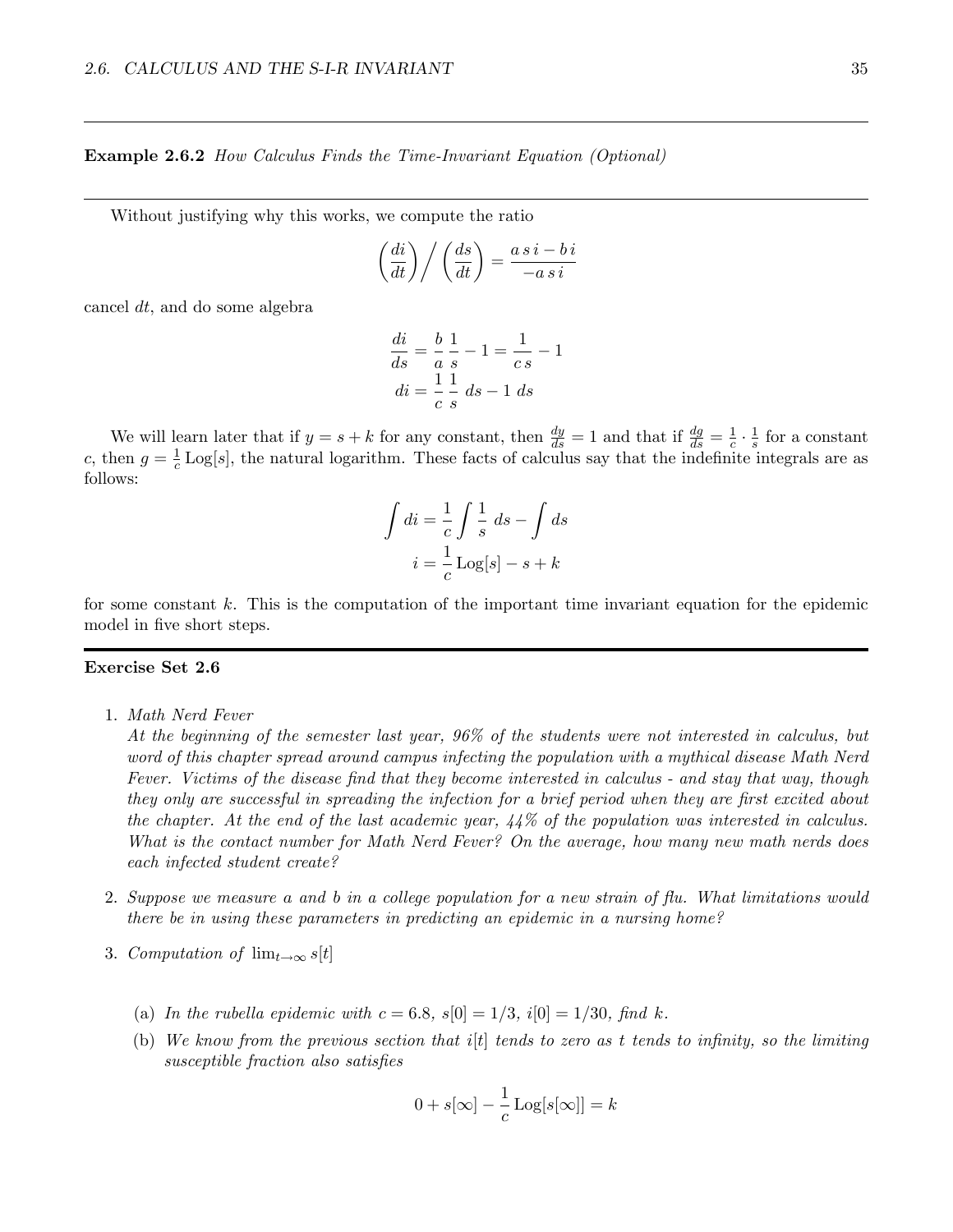with the same value of k as you computed in part  $(1)$  of the exercise. We could view this as the following question: Find all solutions in s of the equation

$$
s - \frac{1}{c} \text{Log}[s] - k = 0
$$

Use the computer program **EpidemicRoots** to do this. Notice from the graph that there are two roots. The smaller one is  $s[\infty]$ .

Later in the course, we will see analytical and graphical ways to understand the invariant equation more clearly. (See the phase diagrams of Chapter 22.)

# 2.7 Chapter Summary

Problem 2.7.1 THE BIG PICTURE

Write a paragraph explaining how the language of calculus is used to describe the changes in the susceptible, infectious, and removed fractions of a population. In other words, explain what the S-I-R differential  $equations$  "say" in English. Notice how cryptic the calculus is compared to English.

Write a paragraph summarizing the way the computer recursively finds the course of an epidemic by using the change rules given by the differential equations and an initial value of  $s$ , i, and  $r$ . (In other words, describe Euler's Method and the way you completed the tables in Exercises 2.1.5 and 2.2.) Be brief and give only a sample calculation and the main idea, rather than a lot of details. How does the computer interact with calculus to Önd the whole graph of the epidemic from the starting values and the formulas describing change due to a particular disease?

Finally, explain why the same model applies to a number of diseases by using different parameters  $a$ , b, and c. Do these parameters vary as time changes?

# 2.8 Projects

Once or twice a semester we want you to explore a topic in detail. There is a separate book of detailed Scientific Projects that go with this text. The following subsections give a brief description of the projects most closely related to this chapter. You can work those projects now or come back to them later.

## 2.8.1 The New York Flu Epidemic

This project compares the S-I-R model with actual data of the Hong Kong Flu epidemic in 1968-69. The data we have to work with are "observed excess pneumonia-influenza deaths." In this case, our "removed" class includes people who have died. This is a little gruesome, but it is difficult to find data on actual epidemics unless they are extreme.